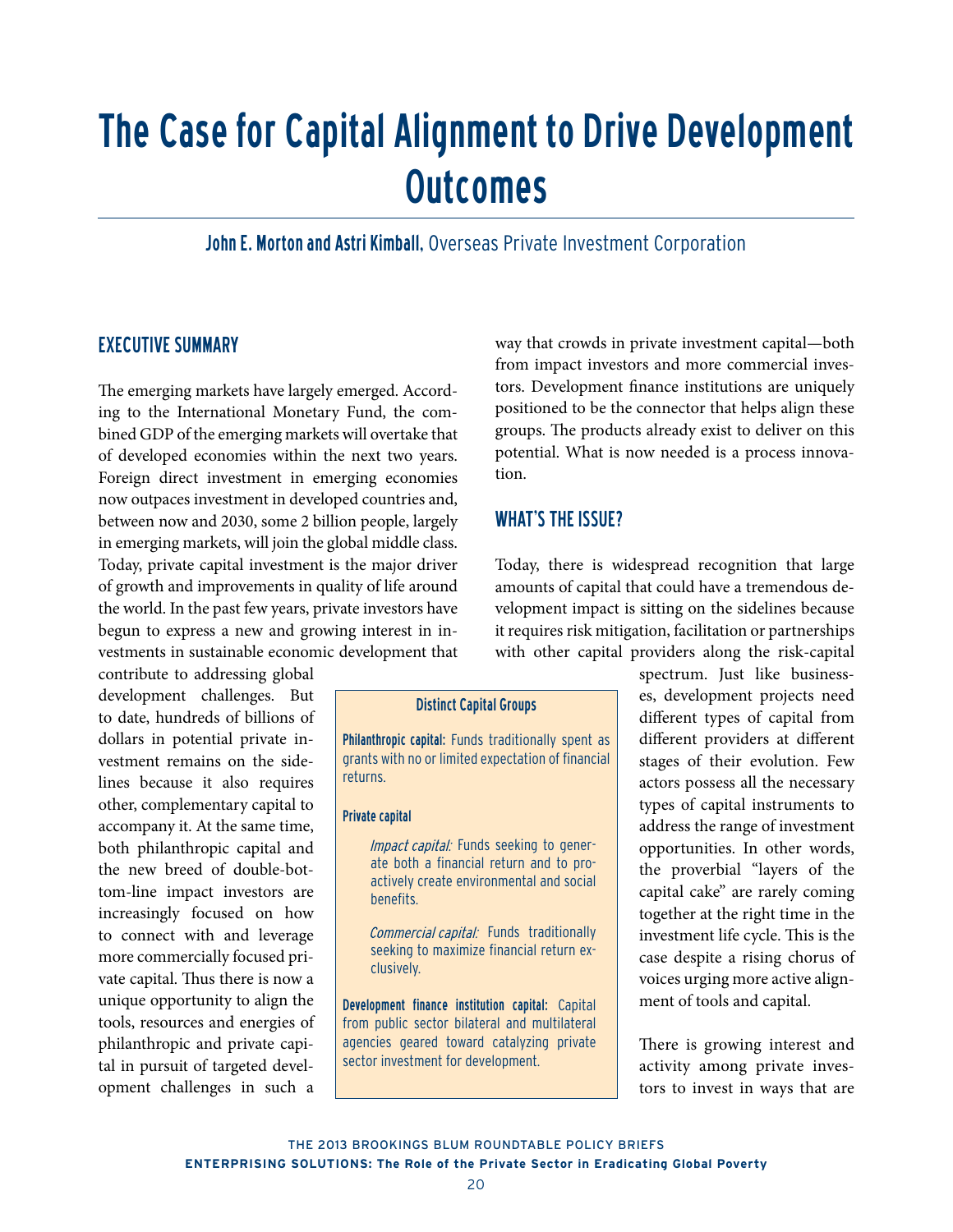aligned with their values and that solve development challenges. Recent surveys suggest that, in the United States alone, financial advisers are recommending that up to 2.5 percent of total client assets under management (or \$650 billion) be allocated to so-called sustainable investments. At the same time, investors are increasingly turning to emerging markets. In 2012, for the first time ever, flows of foreign direct investment to developing countries exceeded those to developed countries. However, the vast majority of financial advisers report that they do not have either a sufficient command of emerging markets or origination capabilities to recommend these investments to their clients.

The impact investing sector—characterized by investments that proactively seek to generate financial and social/environmental returns—is coalescing. Estimates from the Monitor Group indicate that the sector will grow tenfold over the coming decade, reaching more than \$500 billion in assets. Other estimates give an actual figure several times larger. There is an active debate in the field about whether impact investors are, or should be, willing to accept subcommercial returns. This brief makes the case that, in certain circumstances, this debate could be put aside.

Private philanthropies working in developing countries have grown rapidly, led by the Bill & Melinda Gates Foundation's pioneering work on global health and development. In recent years, the top 10 private foundations alone have spent upward of \$3.5 billion annually on global causes. However, the operative word here is *spent*. What if a portion of that \$3.5 billion could be repurposed as *investment* and deployed explicitly and specifically with an eye to mobilizing some portion of the hundreds of billions in private capital identified above?

Finally, public sector bilateral and multilateral development finance institutions (DFIs) that work exclusively to catalyze private capital flows into developing countries have become a rapidly growing, powerful part of the global development architecture. These DFIs—which include the World Bank's International Finance Corporation (IFC), the Dutch FMO, and the

U.S. government's Overseas Private Investment Corporation (OPIC), as well as roughly 20 other agencies established over the past several decades in most developed countries—operate with the private sector on a commercial basis and are financially self-sufficient. The Center for Strategic and International Studies (CSIS) reports that the combined annual investments of these DFIs have grown fourfold in the past 10 years alone, from \$10 billion to \$40 billion.

Today, the examples of alignment between private and philanthropic capital are too few and too far between, with a handful of well-known and frequently cited successes. Furthermore, those successful examples that exist are often one-off, deal-by-deal solutions, as opposed to more efficient, intentional and strategic partnerships that enable greater scale and impact. The reasons, which are well known to those active in emerging markets, are myriad and include, to name but a few, (1) the difficulty of aligning different organizational processes and incentive systems; (2) information asymmetry; (3) the high cost of deal origination; (4) small deal sizes and/or a lack of effective aggregation mechanisms; and (5) overly conservative perceptions of market risk. A further key constraint is that the relevant cast of characters is not used to partnering together in this way. Investors looking for a market return may not be used to partnering with philanthropies. DFIs may focus on the underlying project and related diligence and not other sources of capital that could leverage the impact of DFI support. Philanthropists can be wary of providing grant money that will create profits for others, even though "sustainability" (i.e., profitability) is a goal shared by most philanthropists.

The good news is that DFIs are ideally positioned, both in mission and in expertise, to help bring these distinct pools of capital together and reduce the asymmetries between them. They have deep experience in emerging markets and a healthy risk appetite, while, at the same time, they are commercially oriented and focus nearly exclusively on working with the private sector. More important, every dollar invested by a DFI tends to catalyze multiples more in private investment.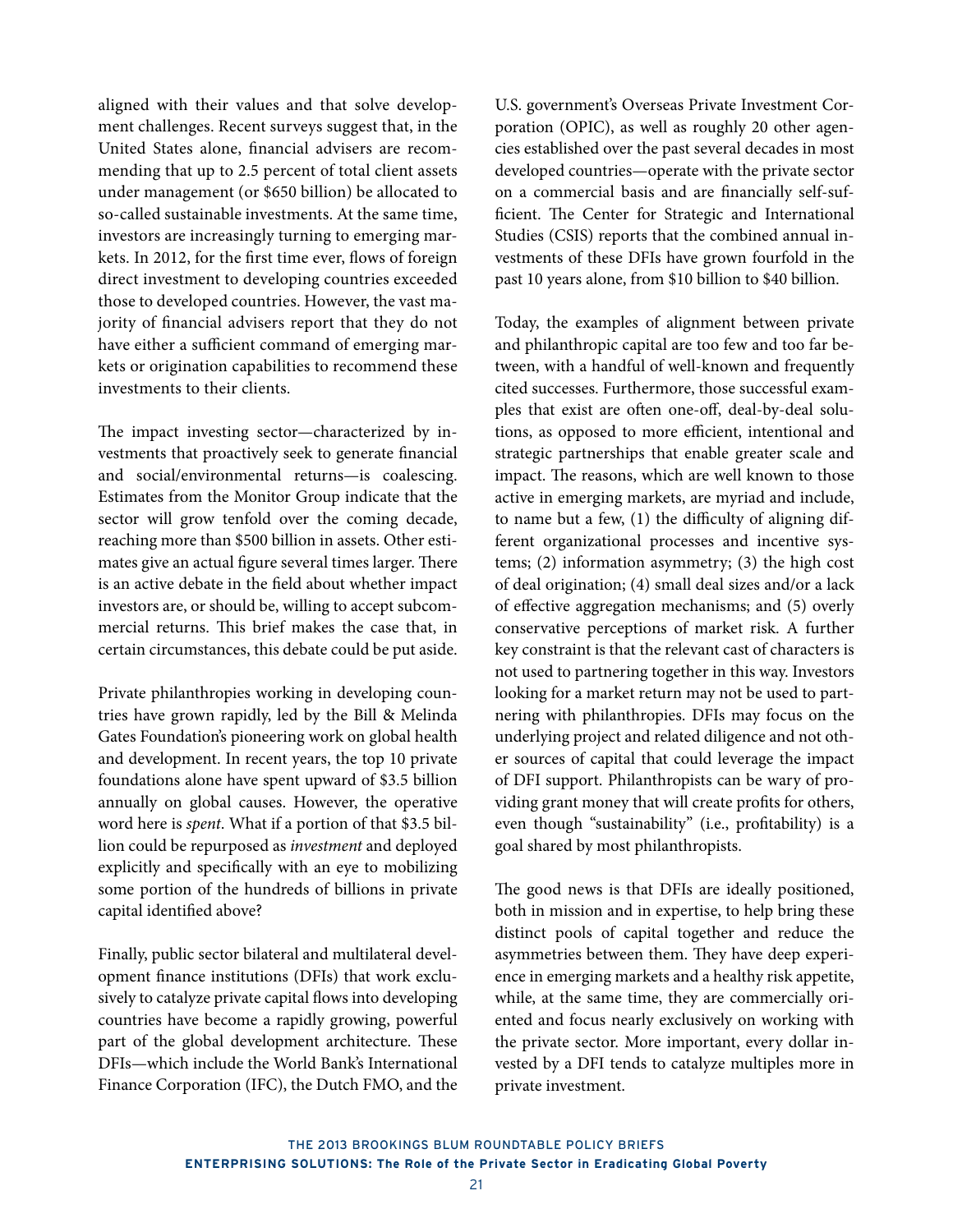## Consequences of Failed Alignment: Off-Grid Power in Afghanistan (Small Scale)

A successful private developer seeks to build and install biomass-powered generation systems in rural Afghanistan. A small-scale project, serving 20 villages, can break even in a relatively short period of time. A DFI is prepared to provide \$10 million in loans, alongside an additional \$20 million in private commercial equity, to build several systems that will serve another 200 villages, but only once the small-scale business model is proven (i.e., the project has reached the breakeven point and the fees are being properly collected to generate cash to pay back the loans). The private developer is willing to put in \$1 million of his own money, but needs another \$1.5 million to build the first small-scale system and prove out the model. The successful model will trigger

the \$10 million in DFI financing and \$20 million in additional private financing. Without that \$1.5 million in early-stage and higher-risk capital, no generators will be built.

Meanwhile, in a neighboring province, a donor agency spends \$1.5 million to construct a system that will serve 20 villages. They are completed and operational, but no additional funding was foreseen or available to build more. Because the grant money is not connected to the larger sums of DFI money with a shared purpose of providing power to the villages, the additional \$31 million in investment does not happen, and small-scale systems serving 220 villages go unbuilt.

The chart to the right shows the leverage impact of alignment: \$1.5 gets you \$31.



# WHAT NEEDS TO HAPPEN, AND WHY?

Fortunately, a solution is within our sights. Together, philanthropists, impact investors, DFIs and even commercially oriented investors can achieve far more than any one of these could achieve on its own. By combining their resources and expertise, they can drive significant amounts of capital into the development arena. This requires a process innovation.

Philanthropists and donors have expertise in seeding and supporting early stage projects as well as the risk appetite to invest at the pilot stage. DFIs have a long and successful track record of investing to scale up projects that are commercially viable in frontier markets, but they often do not have all the expertise or instruments needed for a given project. Private investors can potentially take projects to the next level. *What is needed is a means of aligning philanthropic, private and DFI resources in a way that enables capital to be deployed effectively toward agreedon priorities.*



When philanthropic capital is invested in a way that catalyzes development finance institutions, which in turn catalyze commercial capital, it means that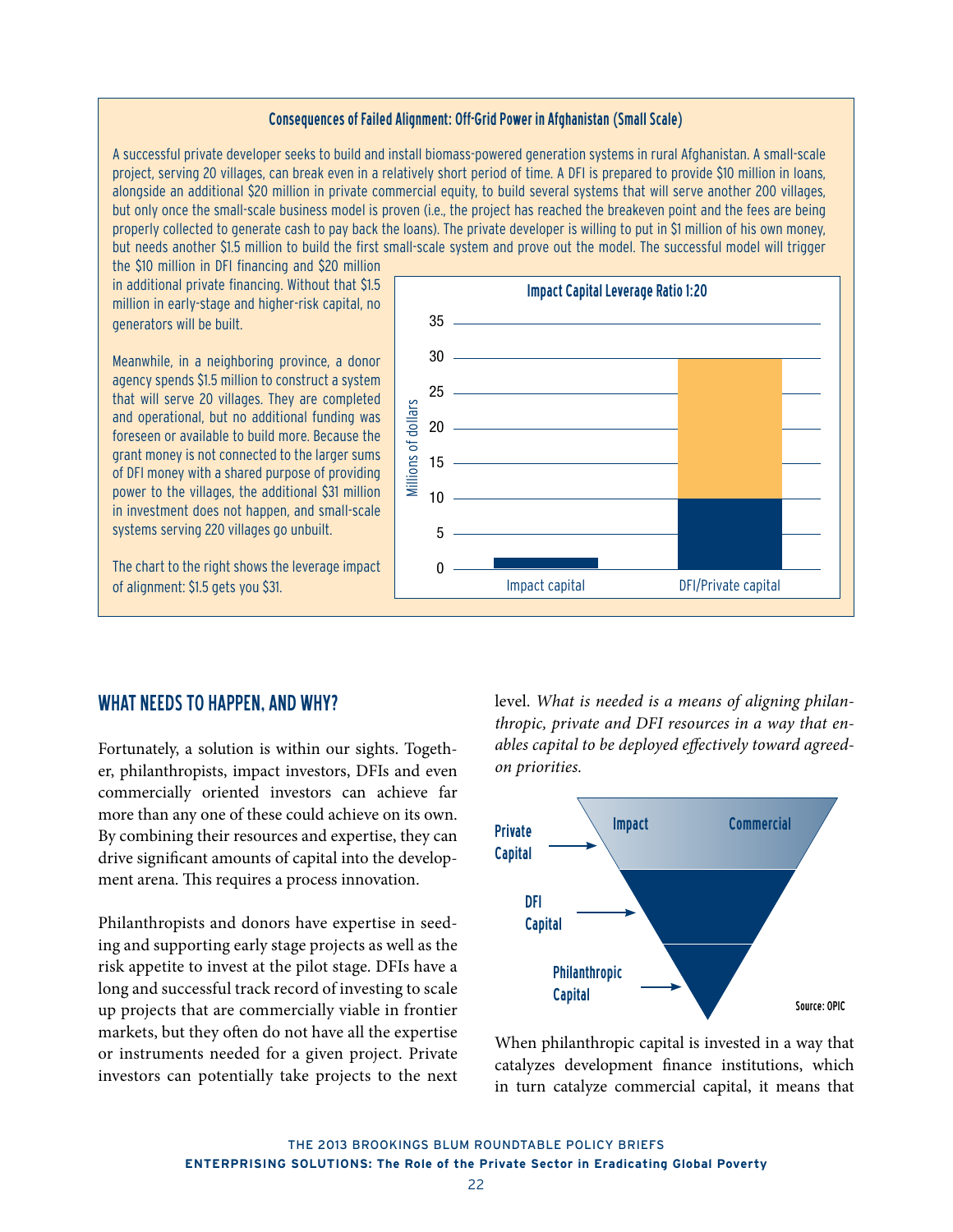capital flows will increase toward targeted sectors, regions and development priorities. More intentional alignment with philanthropic and impact capital can "crowd in" both DFI money and other private capital by bringing together complementary skills, risk appetite and investment instruments.

Alignment can be as broad or as tailored as desired by the partners. Imagine an aligned investment vehicle targeting agricultural projects in sub-Saharan Africa, or renewable energy projects in Latin America, or infrastructure projects in Southeast Asia. One could just as easily construct a global facility that seeks to support the provision of liquidity to small and medium-sized enterprises. The key is finding the proper partners whose geographic, sectoral and risk appetites are most closely aligned.

Different sectors need different approaches to achieve alignment. New technologies and business models that have a higher probability of failure will need significant equity capital to maintain growth and achieve market penetration. Infrastructure requires blended financing with significant concessionary components, with grant support for project preparation and transaction costs. And in other sectors, financing is dominated by corporate investors that are unwilling to take on risky projects with long payback periods without guarantees or first-loss capital cushions.

## Different Stages Require Different Capital Mixes



Source: OPIC

## Results of Strategic (Ex-Ante) Alignment: Clean Energy in sub-Saharan Africa (Medium Scale)

Despite abundant sources of clean energy, over two-thirds of sub-Saharan Africans lack access to electricity. More than 85 percent of those living in rural areas lack access. Despite the presence of a number of programs to support clean energy development in Africa, OPIC found that many transactions were not moving forward because of the lack of small amounts of project preparation funds for outlays, such as environmental impact assessments, land surveys and legal consultation.

The African Clean Energy Finance initiative is an innovative partnership that aligns, in a proactive and targeted manner, \$20 million in early-stage project preparation support alongside up to \$500 million in long-term project finance from OPIC. Conservative estimates are that this alignment of technical assistance and DFI finance will catalyze at least that much again in private investment into deals in the solar, wind, geothermal and biomass sectors.

The chart below shows the leverage impact of alignment: \$20 million gets you \$1billion.



#### Source: OPIC

This type of tiered alignment of capital offers discrete advantages to each layer.

*Advantages for the philanthropist or donor/grant capital:*

- Achieves greater development impact for every dollar spent.
- Satisfies program-related investment criteria for tax-exempt organizations.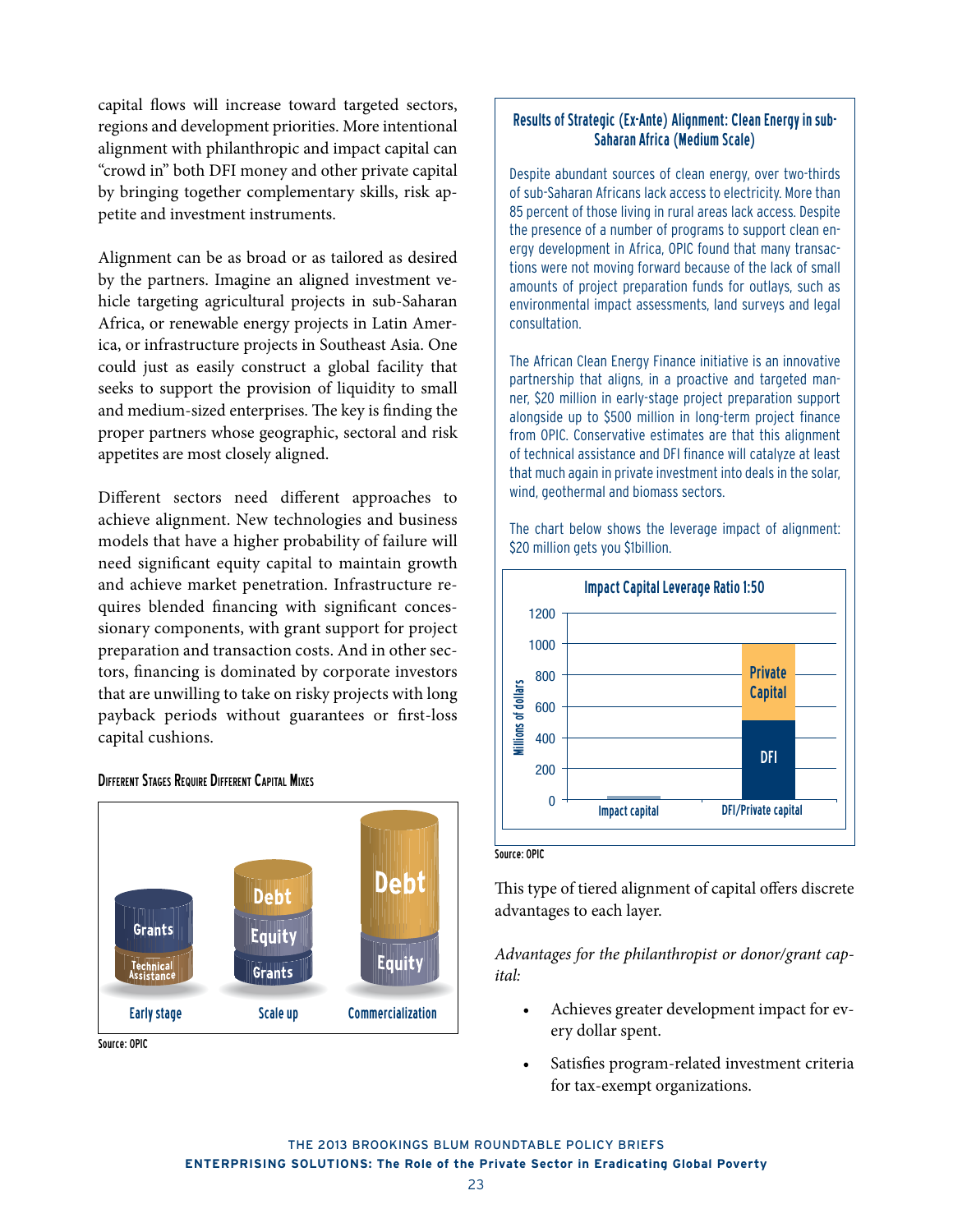- Staff selects sectors and causes capital to flow to it; decision is in the hands of the philanthropist/impact investor.
- Assures the sustainability and scaling up of projects.
- Benefits from the expertise of financier.

# *Advantages for development finance institutions' debt or guarantee providers:*

- Has lower risks.
- Transactions come together when otherwise might not.
- Benefits from expertise of early-stage investor.
- Maximizes development impact.
- Is able to work with nontraditional actors or operators with fewer resources.

## *Advantages for the impact/private investor:*

- Origination of high-impact emerging market investments is expensive and is effectively outsourced to DFI.
- Benefits from legal, business and character risk due diligence policies of DFI.
- Can benefit from "halo" and advocacy work or a government co-investor.
- Ongoing reporting, monitoring and impact reporting augmented by DFI.

*Indicative pipeline*: An indicative list of the types of deals currently seeking impact capital within the pipeline of the U.S. government's development finance institution, OPIC, is given in appendix A.

# Recommendations, Next Steps and Discussion **TOPICS**

In this brief, we make the case that there is a big and ever-growing opportunity to more intentionally align capital to profitably and sustainably affect positive

development outcomes in emerging markets around the world. Over the last two decades, emerging markets have evolved largely from aid to investment destinations. Yet our thinking on how to realize development goals through private investment has been slower to evolve. Development finance institutions represent the connective tissue linking philanthropic and private impact capital. It is well past time to more strategically align the interests, expertise, capital and risk profiles of key partners to achieve greater financial and development impact. A sample term sheet for one such envisaged aligned capital facility is given in appendix B.

# Questions for Discussion

- How do we build trust between the providers of philanthropic and commercial capital?
- What sectors and regions lend themselves most notably to this type of aligned facility?
- What type of facility or vehicle is best situated to blend the various layers of capital?
- How do we distinguish between grant and early-stage/risk capital?
- How do we distinguish between "impact investors" and mainstream investors who seek to invest in profitable businesses with a social purpose?
- How do we overcome the barriers to aligning staff incentives and organizational systems across diverse capital providers?
- How can we move quickly and diligently to operationalize several large-scale demonstration efforts?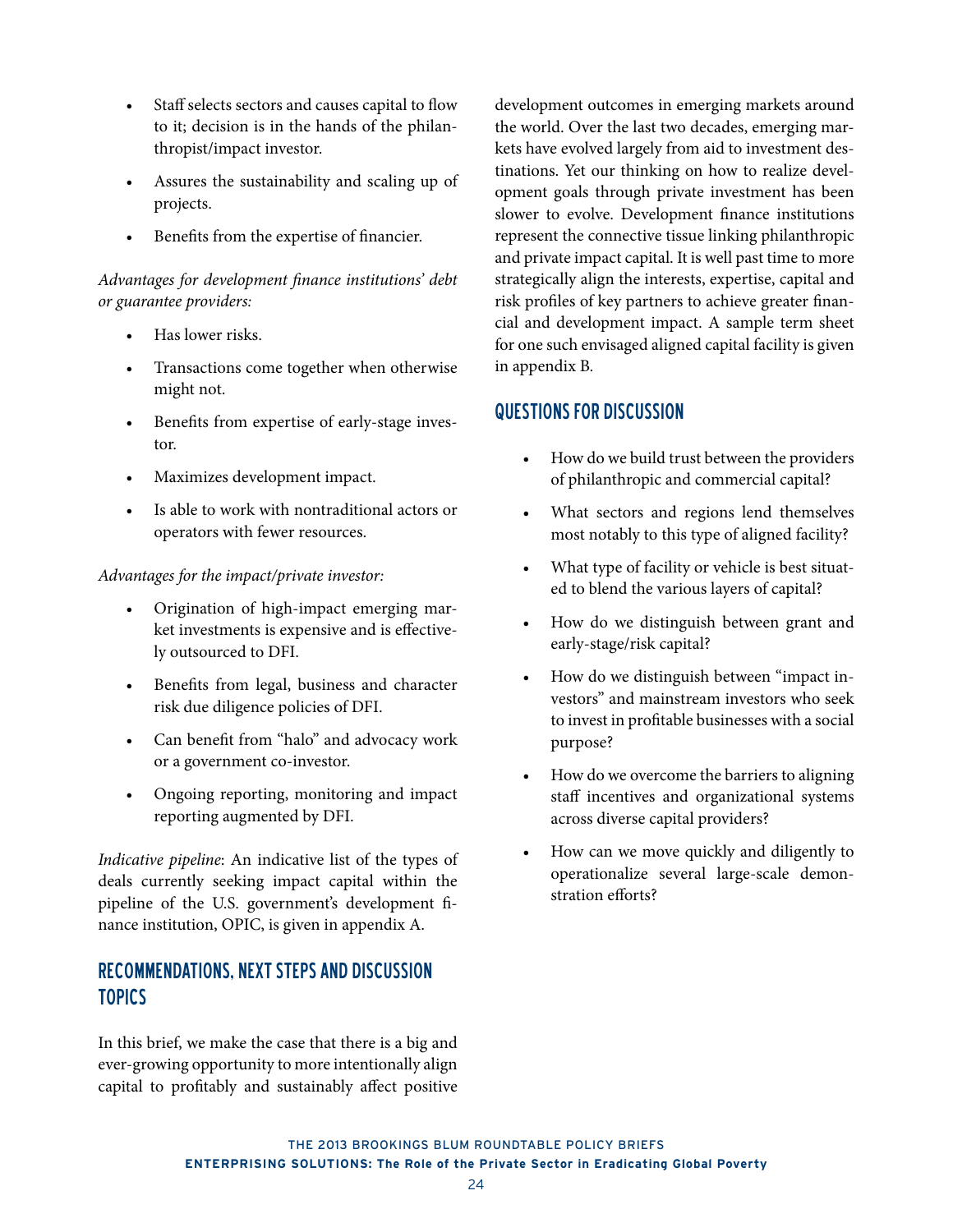# APPENDIX A

# **ILLUSTRATIVE DFI DEALS THAT NEED EQUITY**

| <b>Country</b>                      | <b>Sector</b>            | <b>Description</b>                                                                                                                                                                                                | <b>Estimated</b><br><b>Investment</b><br>Gap | <b>Total Project</b><br><b>Costs</b> |
|-------------------------------------|--------------------------|-------------------------------------------------------------------------------------------------------------------------------------------------------------------------------------------------------------------|----------------------------------------------|--------------------------------------|
| Afghanistan                         | <b>Health</b>            | Expand local manufacturing of simple pharmaceu-<br>ticals                                                                                                                                                         | <b>TBD</b>                                   | <b>TBD</b>                           |
| <b>South Asia</b>                   | <b>Education</b>         | Establish educational initiative to promote critical<br>thinking, creative problem solving and conflict res-<br>olution in Pakistan, India, Afghanistan, Bangladesh<br>and Sri Lanka                              | <b>TBD</b>                                   | <b>TBD</b>                           |
| <b>Haiti</b>                        | <b>Manufacturing</b>     | Expand existing plastics recycling plant                                                                                                                                                                          | \$750,000                                    | \$3,500,000                          |
| Egypt                               | <b>Health</b>            | Expand existing ophthalmology clinic in Fayoum                                                                                                                                                                    | \$300,000                                    | \$1,000,000                          |
| Haiti                               | <b>Manufacturing</b>     | Expand existing processing company                                                                                                                                                                                | \$300,000                                    | \$1,000,000                          |
| <b>Costa Rica</b>                   | Agriculture              | Establish a banana starch manufacturing plant                                                                                                                                                                     | \$5,000,000                                  | <b>TBD</b>                           |
| <b>Egypt</b>                        | <b>Recycling</b>         | Establish a waste motor oil recycling plant to<br>produce base lube oil in an environmentally friendly<br>manner                                                                                                  | \$1,000,000-<br>\$2,000000                   | \$6,500,000                          |
| <b>Dominican</b><br><b>Republic</b> | <b>Energy efficiency</b> | Establish a compressed natural gas distribution<br>company that utilizes an energy-saving U.S. tech-<br>nology                                                                                                    | \$1,500,000                                  | \$4,800,000                          |
| <b>Zambia</b>                       | <b>Consumer goods</b>    | Expand an existing fast-moving consumer goods<br>distribution company to enable it to improve its<br>distribution                                                                                                 | \$200,000                                    | \$800,000                            |
| Pakistan,<br><b>Tanzania</b>        | <b>Health</b>            | Expand a mobile technology company with a pres-<br>ence in Nigeria and Kenya that utilizes proprietary<br>"brand protection" technology to combat counterfeit<br>goods, primarily in the pharmaceuticals industry | $$200,000-$<br>\$500,000                     | \$1,750,000                          |
| <b>East Africa</b>                  | Renewable energy         | Manufacture clean cook stoves in East Africa                                                                                                                                                                      | \$1,000,000                                  | \$3,500,000                          |
| Ghana                               | <b>Health</b>            | Build and expand X-ray imaging centers in the<br>underserved cities of Accra and Kumasi                                                                                                                           | \$350,000                                    | \$1,200,000                          |
| <b>Nigeria</b>                      | <b>Health</b>            | Expand a pharmaceutical distribution company so<br>that it can hire more pharmacists as well as develop<br>and market new products                                                                                | \$1,000,000                                  | \$3,500,000                          |
| <b>South Africa</b>                 | Renewable energy         | Expand a solar institute that will educate engineers,<br>investors, product developers, marketing managers<br>and policymakers on clean energy practices through<br>various workshops and classes                 | \$5,000,000                                  | \$12,500,000                         |
| <b>Multiple</b>                     | Renewable energy         | Aggregate and sell carbon credits by partnering with<br>microfinance institutions (MFIs)                                                                                                                          | \$1,400,000                                  | \$3,000,000                          |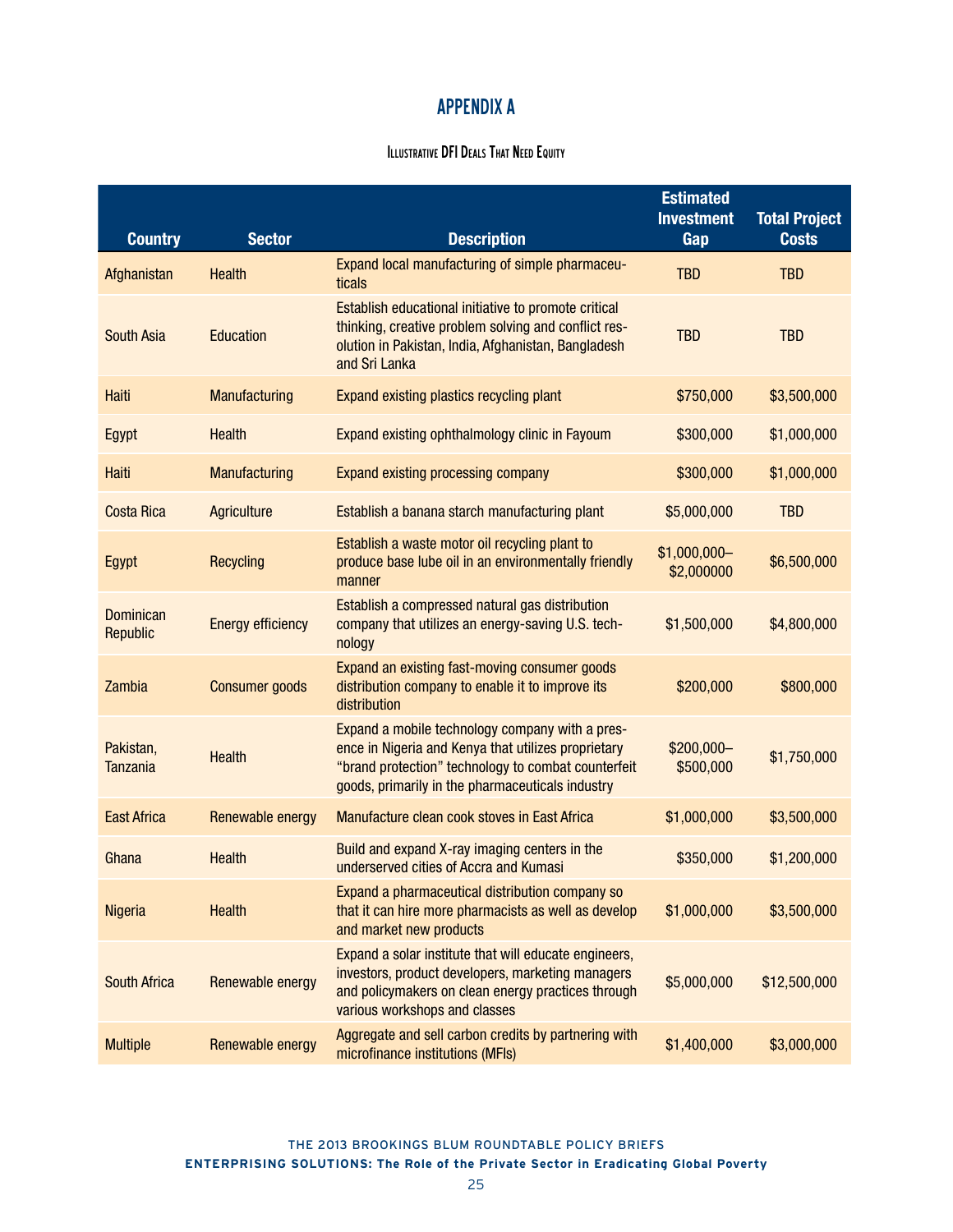| <b>Country</b>    | <b>Sector</b>                                       | <b>Description</b>                                                                                                                                                                                        | <b>Estimated</b><br><b>Investment</b><br>Gap | <b>Total Project</b><br><b>Costs</b> |
|-------------------|-----------------------------------------------------|-----------------------------------------------------------------------------------------------------------------------------------------------------------------------------------------------------------|----------------------------------------------|--------------------------------------|
| Africa            | Renewable energy                                    | Establish loan facility for on-lending to network of<br>African MFIs; loans will be used to fund an expan-<br>sion of microloans for water and renewable energy                                           | \$2,000,000                                  | \$12,000,000                         |
| Haiti             | Water                                               | Start up for network of for-profit water kiosks in<br><b>Haiti</b>                                                                                                                                        | \$2,000,000                                  | \$6,000,000                          |
| <b>Multiple</b>   | Impact investing                                    | Establish fund to invest in first-loss tranches of<br>impact investment funds or as first loss directly into<br>impact investment companies                                                               | \$5,000,000                                  | \$50,000,000                         |
| Global            | <b>Agriculture</b>                                  | Establish a global fund for microfinance and agricul-<br>tural cooperatives                                                                                                                               | $$5,000,000-$<br>\$7,000,000                 | \$35,000,000                         |
| Global            | Small and medi-<br>um-sized enterpris-<br>es (SMEs) | Invest in a range of financial intermediaries that<br>target SMEs through a global fund                                                                                                                   | \$4,500,000-<br>9,000,000                    | \$45,000,000                         |
| <b>Cape Verde</b> | Renewable energy                                    | Develop, construct and operate \$7.4 million<br>wind-powered water desalination project, plus<br>another four projects totaling approximately \$28<br>million (same technology, different municipalities) | <b>TBD</b>                                   | \$28,000,000                         |
| <b>Tanzania</b>   | Renewable energy                                    | Develop, construct and operate two mini-grid<br>biomass power plants, combined capacity 6.3<br>megawatts                                                                                                  | Up to<br>\$3,000,000                         | \$18,000,000                         |
| Kenya             | <b>Education</b>                                    | Expand a for-profit primary school project expected<br>to reach over 100,000 children                                                                                                                     | <b>TBD</b>                                   | <b>TBD</b>                           |
| Mozambique        | Agriculture                                         | Establish a greenfield nut-processing facility                                                                                                                                                            | \$350,000-<br>\$500,000                      | \$2,500,000                          |

Note:  $TBD =$  to be determined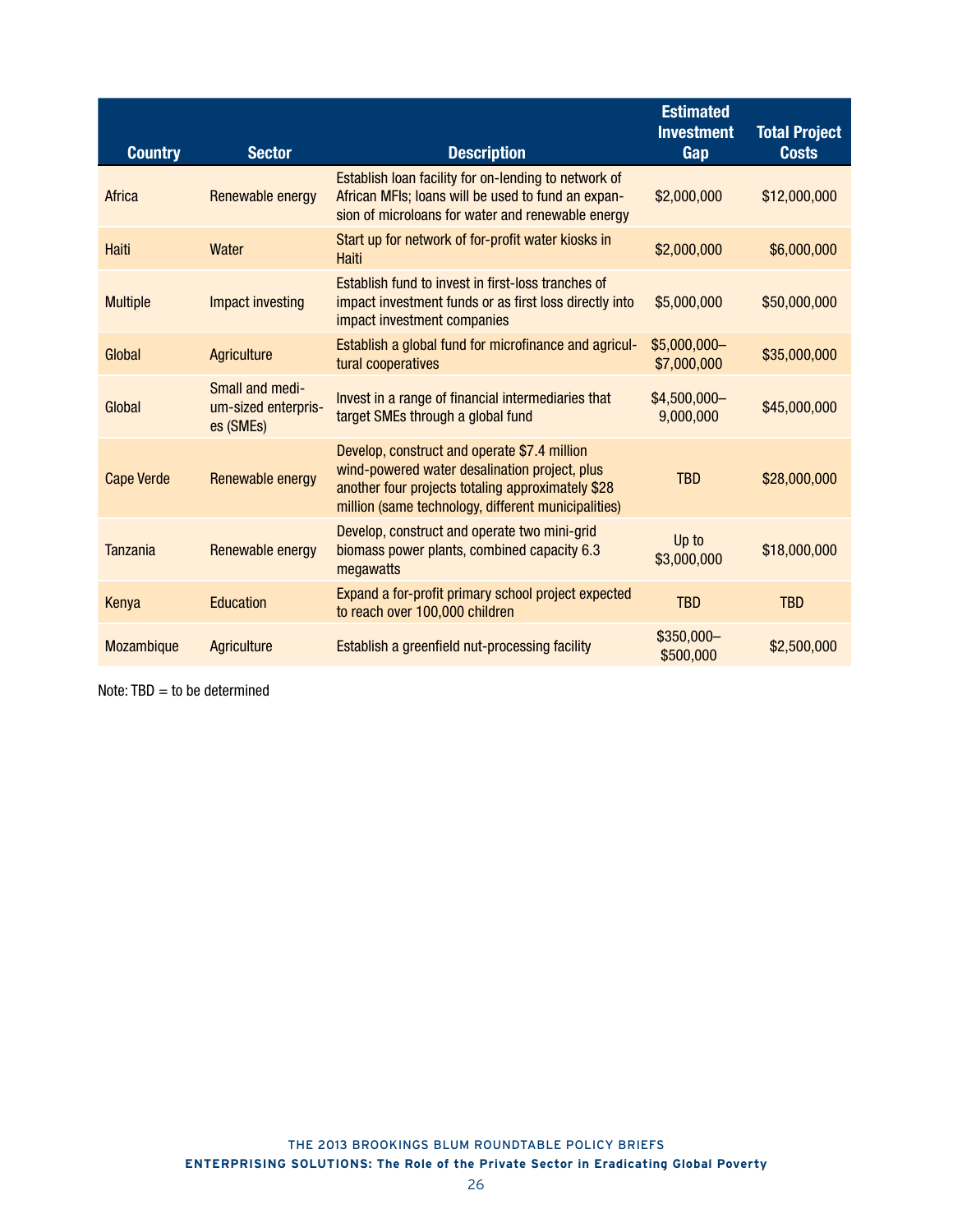# APPENDIX B

# SAMPLE TERM SHEET<sup>1</sup> Aligned Capital Facility For Impact Transactions SUMMARY OF PRINCIPAL TERMS AND STRUCTURE

| <b>Term</b>     | <b>Description of Terms</b>                                                                                                                                                                                                                                                                                                                                                                                                                                                                                                                                                                                          |
|-----------------|----------------------------------------------------------------------------------------------------------------------------------------------------------------------------------------------------------------------------------------------------------------------------------------------------------------------------------------------------------------------------------------------------------------------------------------------------------------------------------------------------------------------------------------------------------------------------------------------------------------------|
|                 | <b>GENERAL AND PARTIES</b>                                                                                                                                                                                                                                                                                                                                                                                                                                                                                                                                                                                           |
| <b>Facility</b> | The Aligned Capital Facility ("ACF" or the "Facility") will bring together capital sources from a<br>range of investment stakeholders (referred to as "Aligned Capital"): (i) to bring together market<br>transactions that are not otherwise getting done because of a lack of early-stage/seed capital<br>and/or first loss capital; and (ii) to attract new, and likely first-time, investors to participate<br>in impact investing transactions by bridging the funding gap under (i) and by providing co-<br>investment opportunities to the pipeline of development finance institutions (the "DFI Pipeline"). |
|                 | The Facility will be a structured financial vehicle created as a permanent investment company<br>that will be able to make equity, debt and guarantee investments. Sector and region agnostic, the<br>Facility's pipeline of evaluated transactions come from the DFI Pipeline and will focus on deals<br>that demonstrate use of Aligned Capital to reach closure and to deliver appropriate financial and<br>robust non-financial returns.                                                                                                                                                                         |
|                 | ACF will play the role of companion investor alongside one or more DFIs who have prepared a<br>transaction and seek Aligned Capital to complete the deal. A transaction that qualifies for ACF will<br>be referred to as "Qualifying Investment." On the basis of ACF's investment capital, it will have<br>two "wallets" from which to invest in a Qualifying Investment: (i) ACF Capital; and (ii) ACF Co-<br>Investment Capital, both of which are described below.                                                                                                                                               |
|                 | The Facility will be funded by equity and debt. Legal form and jurisdiction of the Company are to<br>be finalized, with likely selection of a Delaware LLC.                                                                                                                                                                                                                                                                                                                                                                                                                                                          |
|                 | The Facility will be externally managed by an experienced third-party manager with impact<br>investment credentials.                                                                                                                                                                                                                                                                                                                                                                                                                                                                                                 |

<sup>1</sup> This term sheet was prepared by, and benefited from the seasoned expertise of, Laurie Spengler and a team at Shorebank International Ltd. (SBI), a provider of capacity plus capital solutions that contribute to a more inclusive and sustainable global economy. The capital advisory services team at SBI specializes in designing and structuring layered vehicles of aligned capital to fuel impact transactions around the world. The authors are grateful to Laurie and her colleagues for their time and efforts.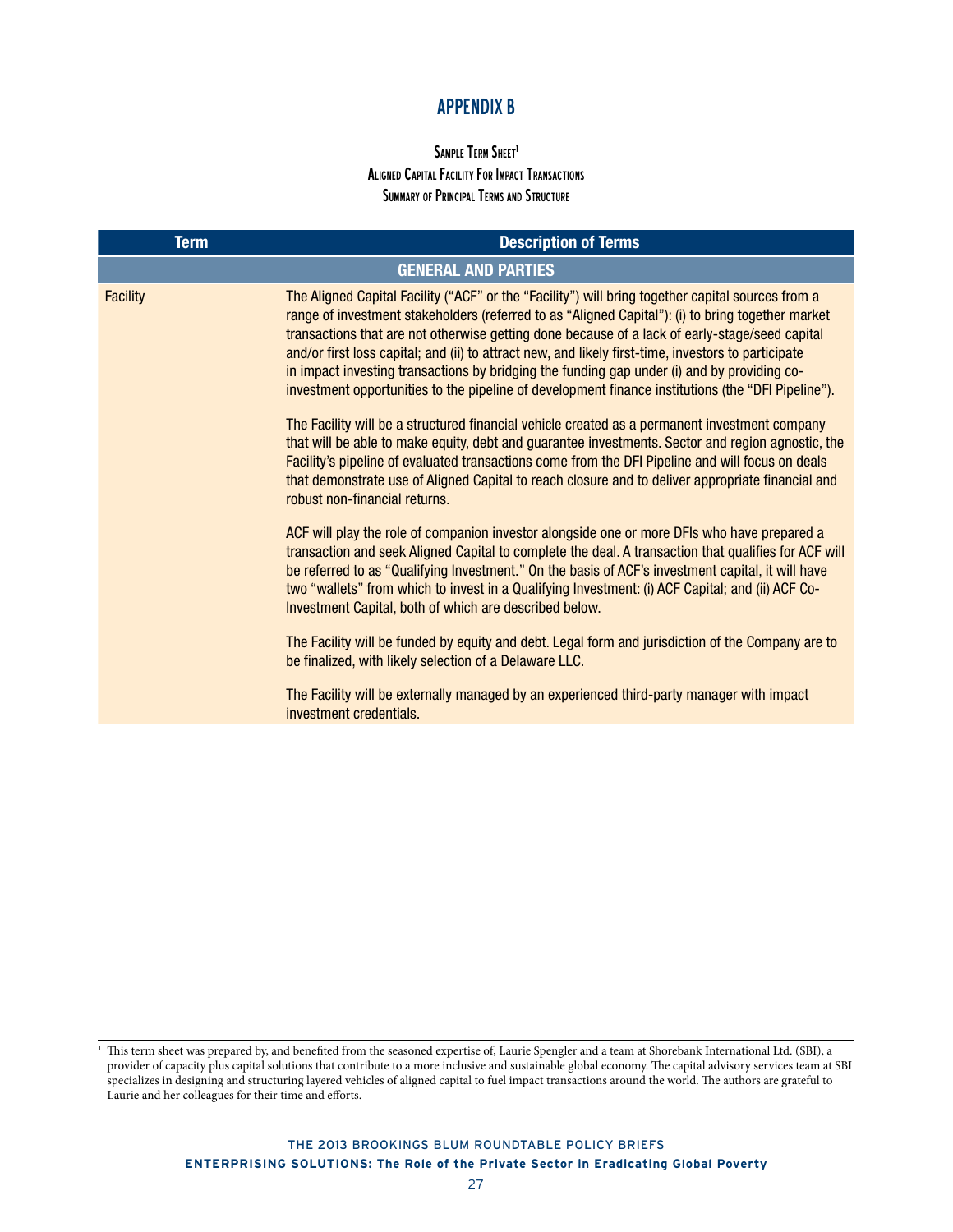| <b>Term</b>                                                     | <b>Description of Terms</b>                                                                                                                                                                                                                                                                                                                                                                                                                                                                                                                                                                                                                                                                                                               |
|-----------------------------------------------------------------|-------------------------------------------------------------------------------------------------------------------------------------------------------------------------------------------------------------------------------------------------------------------------------------------------------------------------------------------------------------------------------------------------------------------------------------------------------------------------------------------------------------------------------------------------------------------------------------------------------------------------------------------------------------------------------------------------------------------------------------------|
| <b>Facility Funding</b>                                         | The ACF will be funded with various layers of capital:                                                                                                                                                                                                                                                                                                                                                                                                                                                                                                                                                                                                                                                                                    |
|                                                                 | $\bullet$<br>Equity<br>$\circ$ Grants.<br>○ Catalytic Share Class—this layer will be subscribed by philanthropic investors<br>seeking to catalyze transactions to successful closure that may not otherwise be<br>funded because they are perceived as too early or too risky.<br>Program-related investments / venture equity/first-loss/early-stage capital<br>1.<br>2.<br><b>Mainstream equity</b>                                                                                                                                                                                                                                                                                                                                     |
|                                                                 | <b>Debt</b><br>$\bullet$<br>$\circ$ Development Loan Tranche—this will be a mezzanine layer of 10-year duration and<br>carrying a development coupon in the range of [3-5] percent; this tranche will be<br>subscribed on a deal by deal basis by Development Finance Institutions seeking ACF<br>Capital to support investment deals in the DFI Pipeline.<br>○ Commercial Co-Investment Loan Tranche—this will be a pool of investment capital<br>that can be tapped for investment in Qualifying Investments that will carry the same<br>(or better) return profile as that of the DFI investor in the Qualifying Investment<br>(explained below); this tranche will be subscribed by investors that may be new to<br>impact investing. |
|                                                                 | Investors in the Catalytic Share Class may also participate in the Development Loan Tranche and/<br>or the Commercial Co-Investment Loan Tranche.                                                                                                                                                                                                                                                                                                                                                                                                                                                                                                                                                                                         |
| <b>Objectives and Advantages</b>                                | The expected results of ACF include: (i) expanding the range of high- impact transactions that<br>are funded; and (ii) using philanthropic capital to demonstrate the power of courageous capital to<br>catalyze transaction flow and to crowd-in new investors to the industry.                                                                                                                                                                                                                                                                                                                                                                                                                                                          |
| Sponsor/Anchor Investor                                         | ACF will be anchored by [Foundation/Philanthropy] as the lead Catalytic Shareholder and by<br>Development Finance Institution as lead Development Loan investor.                                                                                                                                                                                                                                                                                                                                                                                                                                                                                                                                                                          |
| <b>Investees</b>                                                | ACF will invest directly into "last mile" transactions and will not be a source of funding for impact<br>investment funds.                                                                                                                                                                                                                                                                                                                                                                                                                                                                                                                                                                                                                |
| Management                                                      | ACF will be managed by an experienced third party with demonstrated capabilities: (i) to vest<br>potential Qualifying Investments; (ii) to determine the amount of funding to come from ACF's two<br>wallets—ACF Capital and ACF Co-Investment Capital; (iii) to negotiate the terms of investment;<br>and (iv) to monitor and report on the performance of the Qualifying Investment.                                                                                                                                                                                                                                                                                                                                                    |
|                                                                 | In selecting the appropriate manager, the following considerations will be made:<br>Specialist transaction capabilities;<br>$\bullet$                                                                                                                                                                                                                                                                                                                                                                                                                                                                                                                                                                                                     |
|                                                                 | Development market experience;<br>$\bullet$<br>Credentials in the impact investing and triple/double bottom line space; and<br>$\bullet$<br>Experience working with DFI Pipelines.<br>$\bullet$                                                                                                                                                                                                                                                                                                                                                                                                                                                                                                                                           |
| <b>Pipeline of Qualifying</b>                                   | DFIs will be the source of ACF deal flow.                                                                                                                                                                                                                                                                                                                                                                                                                                                                                                                                                                                                                                                                                                 |
| <b>Investment Opportunities and</b><br><b>Relationship with</b> | The Facility can be increased in size and scale on the basis of pilot.                                                                                                                                                                                                                                                                                                                                                                                                                                                                                                                                                                                                                                                                    |
| <b>Development Finance</b>                                      |                                                                                                                                                                                                                                                                                                                                                                                                                                                                                                                                                                                                                                                                                                                                           |
| <b>Institutions</b>                                             |                                                                                                                                                                                                                                                                                                                                                                                                                                                                                                                                                                                                                                                                                                                                           |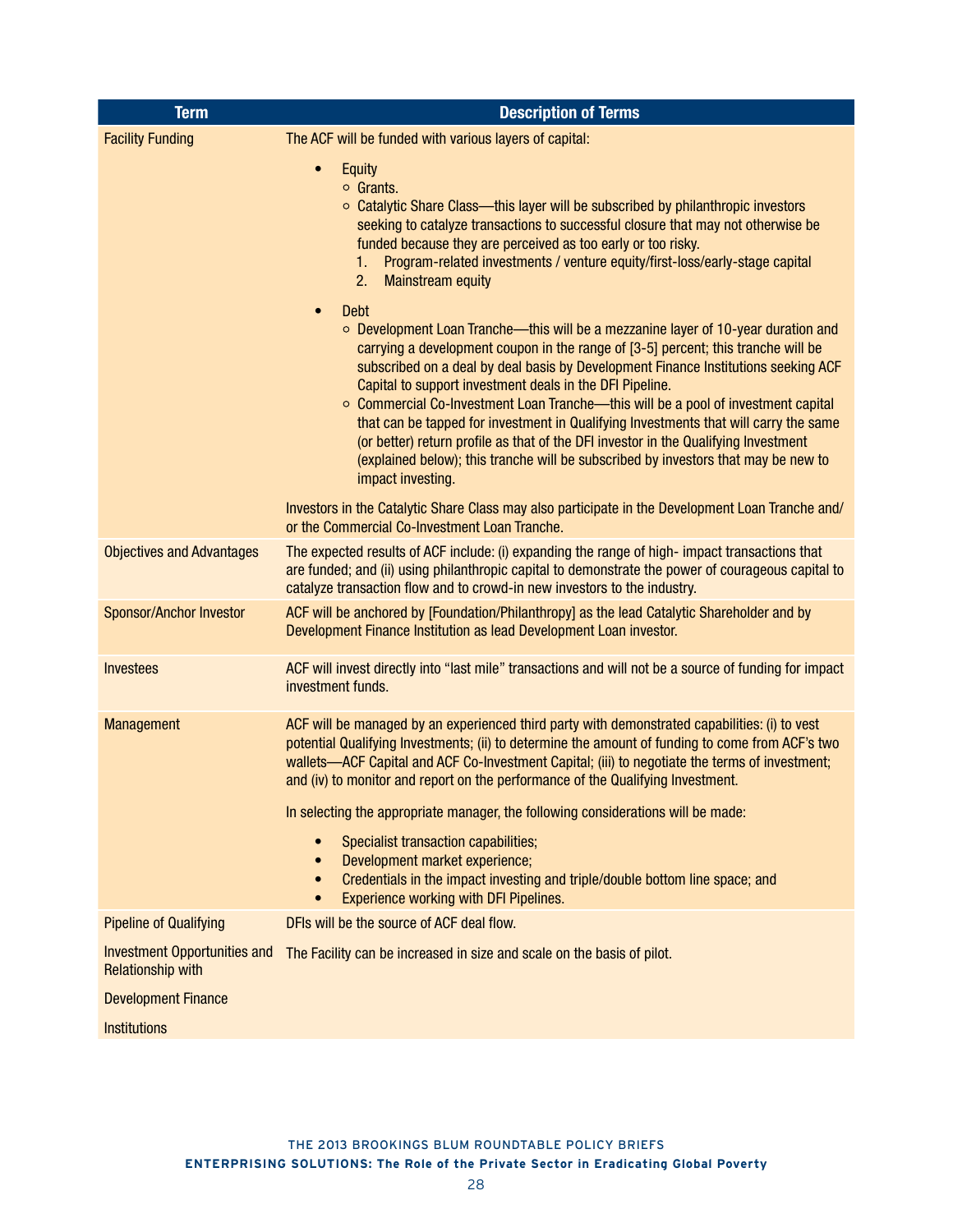| <b>Term</b>                   | <b>Description of Terms</b>                                                                                                                                                                                                                                                                                                                                                                                                                                                                                                                                                                                                                    |
|-------------------------------|------------------------------------------------------------------------------------------------------------------------------------------------------------------------------------------------------------------------------------------------------------------------------------------------------------------------------------------------------------------------------------------------------------------------------------------------------------------------------------------------------------------------------------------------------------------------------------------------------------------------------------------------|
| <b>Initial Target Amounts</b> | Equity: \$ [TBD] million<br>$\bullet$<br>Development Investment Loan: \$ [TBD] million<br>$\bullet$<br>Co-Investment Loan: \$ [TBD based on size of DFI pipeline]<br>$\bullet$                                                                                                                                                                                                                                                                                                                                                                                                                                                                 |
|                               | Note: Grant funding, if secured, would be used to accelerate operational ramp-up.                                                                                                                                                                                                                                                                                                                                                                                                                                                                                                                                                              |
| <b>Tenors</b>                 | Development Investment Loan: [10 years]<br>Co-Investment Loan: [Commitment is 10 years with tenor for each investment<br>$\bullet$<br>determined by the Qualifying Investment]<br>Equity: N/A<br>$\bullet$                                                                                                                                                                                                                                                                                                                                                                                                                                     |
|                               | <b>DEVELOPMENT INVESTMENT LOAN TERMS</b>                                                                                                                                                                                                                                                                                                                                                                                                                                                                                                                                                                                                       |
| <b>Maturity</b>               | [x] years from Closing                                                                                                                                                                                                                                                                                                                                                                                                                                                                                                                                                                                                                         |
| <b>Availability Period</b>    | [y] years from Closing                                                                                                                                                                                                                                                                                                                                                                                                                                                                                                                                                                                                                         |
| Repayment                     | <b>TBD</b>                                                                                                                                                                                                                                                                                                                                                                                                                                                                                                                                                                                                                                     |
| <b>Interest Period</b>        | [Semi-annual]                                                                                                                                                                                                                                                                                                                                                                                                                                                                                                                                                                                                                                  |
| <b>Interest Rate</b>          | [TBD- anticipated range of 3-5 percent]                                                                                                                                                                                                                                                                                                                                                                                                                                                                                                                                                                                                        |
| <b>Currency</b>               | [USD]                                                                                                                                                                                                                                                                                                                                                                                                                                                                                                                                                                                                                                          |
| <b>Security</b>               | [TBD]                                                                                                                                                                                                                                                                                                                                                                                                                                                                                                                                                                                                                                          |
| <b>Conditions Precedent</b>   | <b>Customary provisions</b>                                                                                                                                                                                                                                                                                                                                                                                                                                                                                                                                                                                                                    |
|                               | <b>OTHER</b>                                                                                                                                                                                                                                                                                                                                                                                                                                                                                                                                                                                                                                   |
| <b>Transaction Criteria</b>   | ACF will invest only in direct transactions (not funds) where it considers that (a) the transaction<br>would otherwise not be funded due to a lack of Aligned Capital and (b) there is a reasonable<br>prospect of completion because:<br>The investee is investment-ready;<br>$\bullet$<br>A DFI investor has undertaken due diligence;<br>$\bullet$<br>In addition to ACF Capital there is room for ACF Co-Investment Capital; and<br>$\bullet$<br>The timeframe for completion is approximately 6 months.<br>$\bullet$                                                                                                                      |
|                               | Investment sizes will depend on the underlying DFI pipeline but would be expected to be within a<br>wide range.                                                                                                                                                                                                                                                                                                                                                                                                                                                                                                                                |
| <b>Transaction Mechanics</b>  | ACF will be contacted by a DFI for consideration of an investment within the DFI<br>Pipeline;<br>The ACF application will include the DFI underwriting package (e.g. due diligence,<br>$\bullet$<br>investment memorandum, etc.);<br>The ACF Manager will determine whether the transaction is a Qualifying Investment;<br>$\bullet$<br>The ACF Manager will negotiate the terms of the deal for both the ACF Capital and the<br>$\bullet$<br><b>ACF Co-Investment Capital;</b><br>Upon successful closing of the deal; the ACF Manager will monitor performance of the<br>$\bullet$<br>Qualifying Investment and report to the ACF investors. |
| <b>Return Expectations</b>    | ACF's return expectations are appropriate financial returns accruing to the ACF Capital and the<br>ACF Co-investment Capital with robust impact returns. A detailed financial model will be prepared<br>to demonstrate these returns on a portfolio basis.                                                                                                                                                                                                                                                                                                                                                                                     |